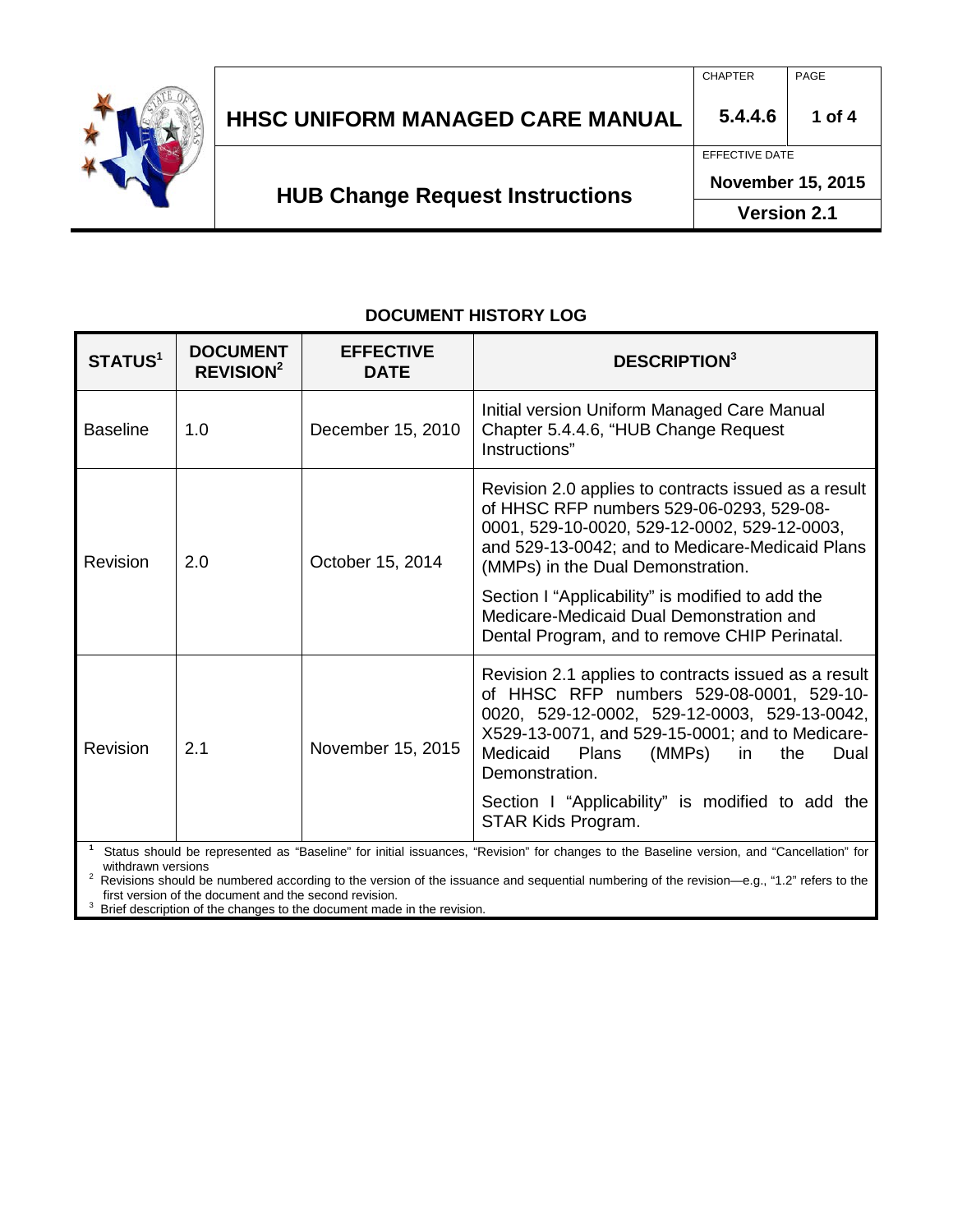

# **HHSC UNIFORM MANAGED CARE MANUAL 5.4.4.6 2 of 4**

CHAPTER PAGE

EFFECTIVE DATE

### **HUB Change Request Instructions**

**November 15, 2015**

**Version 2.1**

#### **INSTRUCTIONS FOR SUBMITTING HSP CHANGE REQUEST AND CONTRACT MODIFICATIONS FOR ADMINISTRATIVE SERVICES SUBCONTRACTS (FOR MCO CONTRACTS EXECUTED IN OR AFTER 2007)**

#### **I. Applicability**

Applicability Modified by Versions 2.0 and 2.1

This chapter applies to Managed Care Organizations (MCOs) participating in STAR, STAR+PLUS (including the Medicare-Medicaid Dual Demonstration), CHIP, STAR Kids, or STAR Health Programs, or Dental Contractors providing Texas Medicaid and CHIP Dental Services to members through dental health plans. In the chapter, references to "CHIP" or the "CHIP Managed Care Program(s)" apply to the CHIP Program and the CHIP Dental Contractors. References to "Medicaid" or the "Medicaid Managed Care Program(s)" apply to the STAR, STAR+PLUS, STAR Kids, and STAR Health Programs and the Medicaid Dental Contractors. The term "MCO" includes health maintenance organizations (HMOs), exclusive provider organizations (EPOs), insurers, Dental Contractors, Medicare-Medicaid Plans (MMPs), and any other entities licensed or approved by the Texas Department of Insurance.

The requirements in this chapter apply to all MCOs contracts originally executed in or **after 2007**.

### **II. Objective**

MCOs contracting with the State of Texas to provide comprehensive health care services to qualified Program recipients must submit an HUB Subcontracting Plan (HSP) Change Request, in accordance with Contract requirements and [Texas Government Code §2161.253,](http://www.statutes.legis.state.tx.us/Docs/GV/htm/GV.2161.htm#2161.253) [Texas](http://info.sos.state.tx.us/pls/pub/readtac$ext.TacPage?sl=R&app=9&p_dir=&p_rloc=&p_tloc=&p_ploc=&pg=1&p_tac=&ti=34&pt=1&ch=20&rl=14)  [Administrative Code Title 34, §20.14 \(g\),\(1\),](http://info.sos.state.tx.us/pls/pub/readtac$ext.TacPage?sl=R&app=9&p_dir=&p_rloc=&p_tloc=&p_ploc=&pg=1&p_tac=&ti=34&pt=1&ch=20&rl=14) and [Texas Administrative Code, Title 34, Part I,](http://info.sos.state.tx.us/pls/pub/readtac$ext.TacPage?sl=R&app=9&p_dir=&p_rloc=&p_tloc=&p_ploc=&pg=1&p_tac=&ti=34&pt=1&ch=20&rl=14)   $\S 20.14(g)(2)$ .

### **III. General**

MCOs requesting to initiate changes to the approved original HSP (submitted with the MCO's proposal) must submit proposed changes to the HHSC Project/Contract Manager/Purchasing Representative and the HUB Program Office for review and approval before any modifications or performance in the awarded contract involved in the additional scope of work can be authorized by the agency, in accordance with [Texas Administrative Code Title 34, §20.14](http://info.sos.state.tx.us/pls/pub/readtac$ext.TacPage?sl=R&app=9&p_dir=&p_rloc=&p_tloc=&p_ploc=&pg=1&p_tac=&ti=34&pt=1&ch=20&rl=14)   $(q)$ ,(1). The HSP or/revised HSP shall comply with the provisions of this section relating to development and submission of a subcontracting plan.

If the MCO subcontracts any of the additional Administrative Services subcontracting opportunities without HHSC's prior authorization and without complying with the HSP, the MCO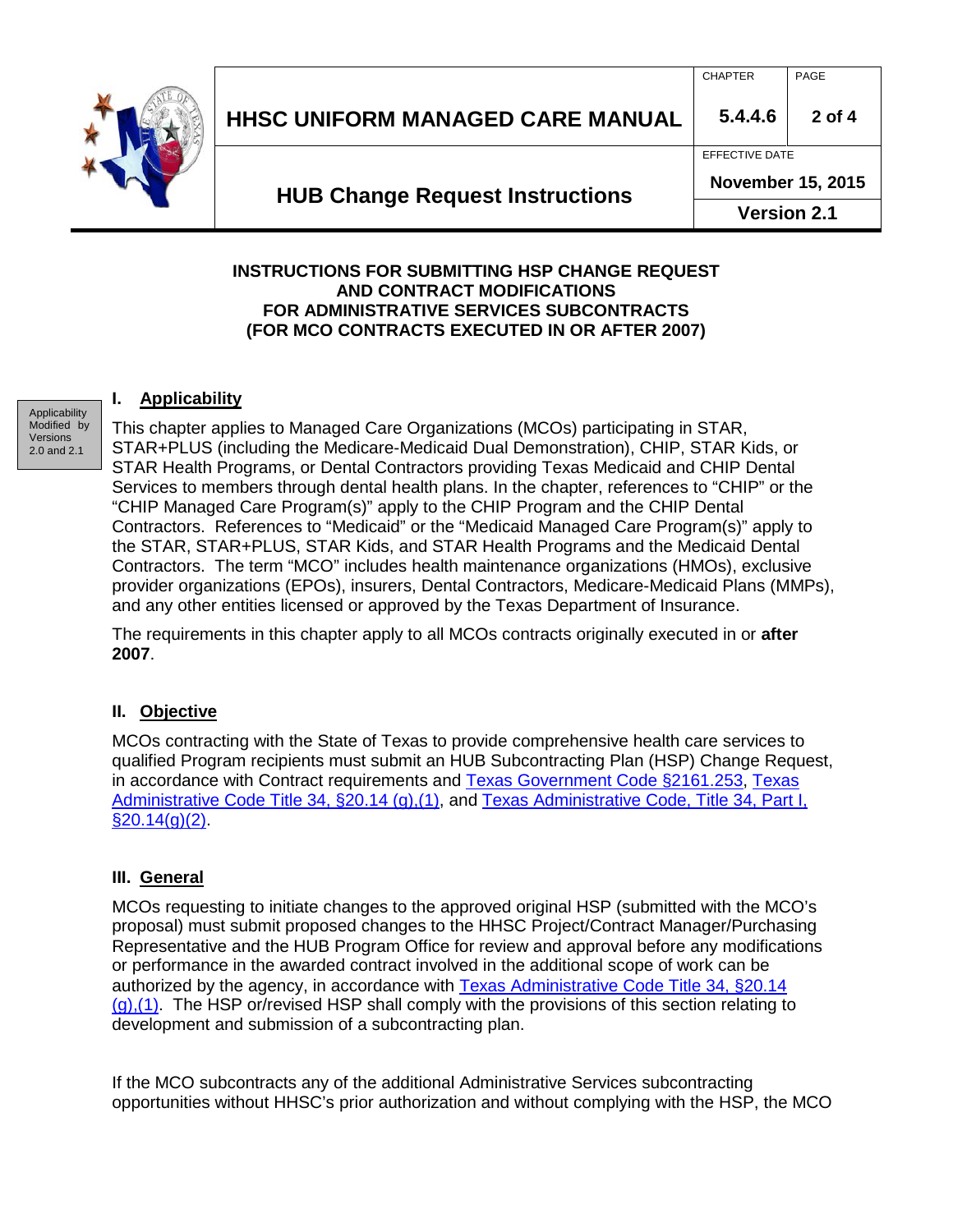

| HHSC UNIFORM MANAGED CARE MANUAL   5.4.4.6   3 of 4 |  |
|-----------------------------------------------------|--|
|                                                     |  |

**HUB Change Request Instructions**

**November 15, 2015**

EFFECTIVE DATE

**Version 2.1**

may be deemed to have breached the Contract and be subject to any remedial actions as described in the Contract, and State law, including [Texas Administrative Code Title 34, §20.14](http://info.sos.state.tx.us/pls/pub/readtac$ext.TacPage?sl=R&app=9&p_dir=&p_rloc=&p_tloc=&p_ploc=&pg=1&p_tac=&ti=34&pt=1&ch=20&rl=14)  [\(g\),\(5\).](http://info.sos.state.tx.us/pls/pub/readtac$ext.TacPage?sl=R&app=9&p_dir=&p_rloc=&p_tloc=&p_ploc=&pg=1&p_tac=&ti=34&pt=1&ch=20&rl=14) HHSC will report nonperformance relative to its contracts to the Comptroller of Public Accounts in accordance with Texas Administrative Code, Title 34, Chapter 113, Subchapter F (relating to the Vendor Performance and Debarment Program.)

#### **IV. HSP Change Request**

#### **A. MCOs who are Subcontracting**

During the term of the Contract, should the MCO anticipate changes to the approved HSP, the MCO must submit a revised HSP illustrating the change(s) being made and attach a formal letter requesting a change to their original HSP. The letter should identify the change being made and the reason for the change.

#### **B. MCOs who do not Subcontract**

MCOs who originally indicated in the original HSP their intent to "self perform" all of the contract work with their own equipment, supplies, materials and/or employees, and later acknowledge their intent to subcontract Administrative Services, must also submit an official HSP change request. The MCO must submit a revised HSP illustrating the change(s) being made and attach a formal letter requesting a change to their original HSP. The letter should identify the change being made and the reason for the change.

### **C. HUB Program Office Review of HSP Change Request**

Upon receipt of a HSP change request, the HUB Program Office will evaluate for approval or non-approval through an official HSP Change Approval Notification.

Once the HUB Program Office has made a determination, a HSP Change Approval Notification will be sent to the MCO and to the Project/Contract Manager/Purchasing Representative to indicate the approval or non-approval of the change to the MCO's HSP. The final determination will be filed and become a part of the procurement file as documented in the HSP Change Approval Notification Form.

### **V. Links**

The following links may be used during the development and submission of the revised HSP when an MCO intends to Subcontract and Administrative Service:

• [HUB Subcontracting Plan](http://www.cpa.state.tx.us/procurement/prog/hub/hub-forms/HUBSubcontractingPlan.pdf)